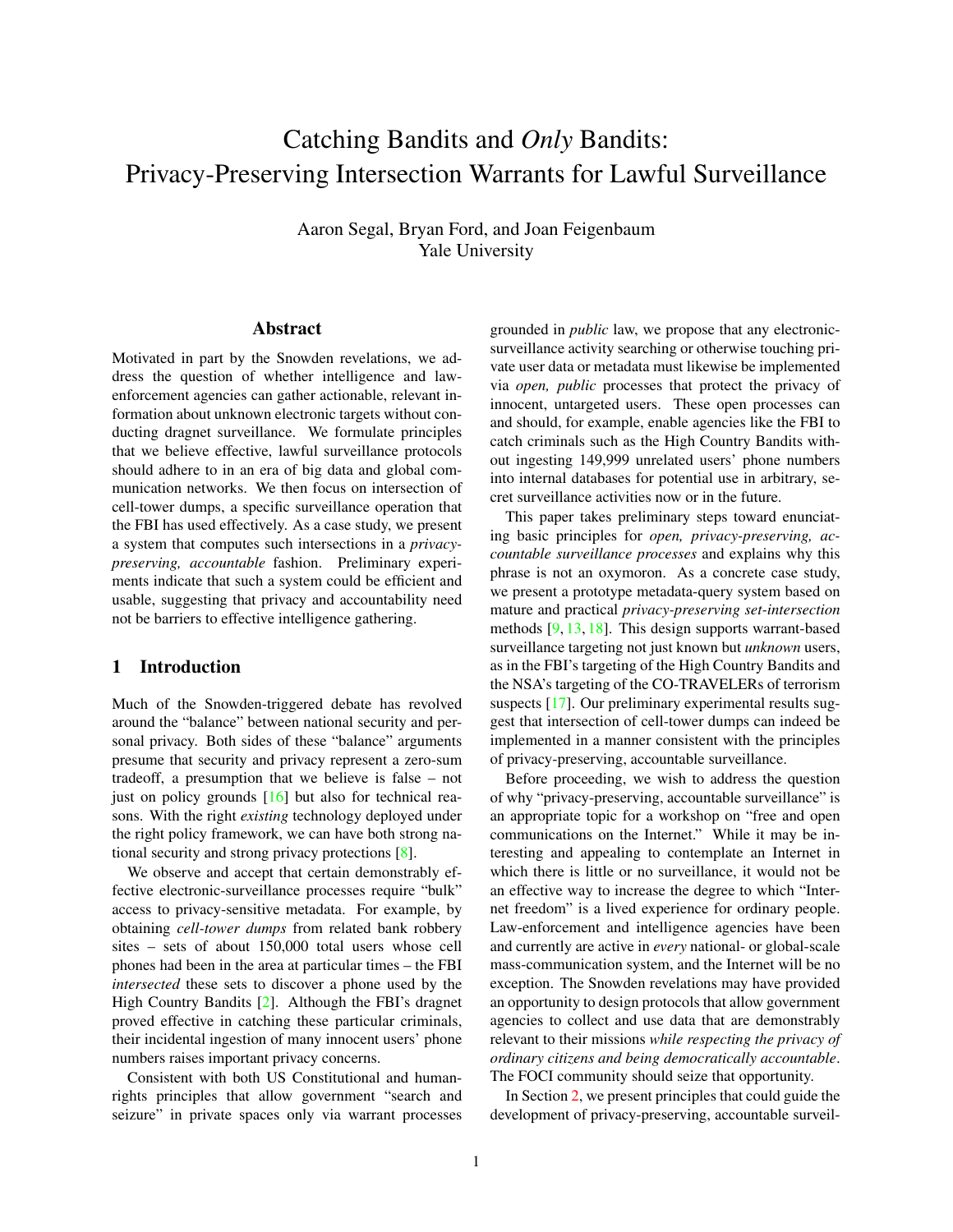lance protocols; we also explain why the intersection of cell-tower dumps is a natural domain in which to apply these principles. In Section [3,](#page-3-0) we flesh out our operational model of privacy-preserving, accountable set intersection and present the specific protocol that we used for our preliminary experiments. Section [4](#page-5-0) contains the results of those experiments. Section [5](#page-6-0) outlines related work, and Section [6](#page-6-1) concludes with a (non-exhaustive) list of directions for further research in this area.

#### <span id="page-1-0"></span>2 Privacy Principles for Surveillance

This section outlines several principles that we believe should govern electronic surveillance. We start with a basic principle stating that processes that use private data in bulk must be *open*, and we then outline several related properties that we expect such open processes to have. Finally, we summarize how these principles might be applied in the case of "set-intersection warrants."

#### <span id="page-1-2"></span>2.1 Open Processes for Law Enforcement

A basic tenet of democratic society is that law enforcement must follow *open processes*: procedures laid out in public law and subject to debate and revision through deliberation. Police need not disclose *whom* they may suspect of a particular crime or other details of an ongoing investigation, but their investigation must nevertheless follow rules and procedures established in *open* law books that everyone has a right to know and understand. And it is accepted that searching a person's home or personal records requires a narrowly targeted and properly authorized warrant based on probable cause.

We wish to formulate an openness principle for electronic surveillance that distinguishes between two classes of Internet users. A *targeted user* is one who is under suspicion and is the subject of a properly authorized warrant. All others are *untargeted users* – the vast majority of Internet users (and cell-phone users and users of any general-purpose, mass-communication system).

Just as search-warrant processes in free societies are grounded in open law, we believe that any "bulk" electronic-surveillance process that ingests, searches, or otherwise touches private<sup>[1](#page-1-1)</sup> data of untargeted users must likewise be an open process. We refer to processes that are not open, public, and unclassified as *secret processes*, and we seek to limit their use (while admitting that there are circumstances in which they may be needed). Once law enforcement has legitimately employed an open process to identify, target, and obtain information about an Internet user suspected of a crime, however, it may potentially subject that targeted user's data to the full range of secret analysis tools and techniques in its arsenal.

One of the key reasons the NSA's mass-surveillance activities disclosed by Snowden are so troubling is that they tap into "bulk" data and metadata about untargeted users and ingest these private bulk data into secret processes that are codified only in secret FISA law and are subject only to secret oversight and accountability procedures (Figure  $1a$ ). In short, the public must simply "trust" the US government's evidence-free assertions that its mass ingestion and secret processing of privacysensitive data are (secretly) lawful and subject to adequate (secret) privacy protections and effective (secret) oversight. We cannot remotely envision the framers of the US Constitution being comfortable with such blind faith in secret mass-surveillance processes of this nature.

We therefore propose that a basic openness principle, comprising two main planks, should govern electronicsurveillance processes in a modern democracy:

- I Any surveillance or law-enforcement process that obtains or uses private information about untargeted users shall be an open, public, unclassified process.
- II Any secret surveillance or law-enforcement processes shall use only:
	- (a) public information, and
	- (b) private information about targeted users obtained under authorized warrants via open surveillance processes.

We view this openness principle as demanding that an open *privacy firewall* be placed in the path of private information flowing from the Internet to law enforcement (Figure [1b\)](#page-2-0). Processes that search or ingest private data of untargeted users "through the firewall" must be open processes, but, once a user is targeted by a legitimate warrant and his data have been acquired via open processes, these targeted user data may potentially be subject to secret investigative processes.

Openness conceived in this manner may sound incompatible with the requirement that government agencies be able to keep secret the targets and details of active investigations, but it is not. Using appropriate security technology, a data-collection or surveillance *process* used in an investigation may be made fully public without revealing the *content* of any particular investigation.

Our focus here is on general electronic surveillance principles for law enforcement purposes, independent of any particular government or agency. The hot-button case of the NSA is complicated by the fact that the NSA was founded as a foreign-intelligence agency but has acquired *de facto* characteristics of law-enforcement agencies by: (a) increasingly serving to support and feed surveillance data to law-enforcement agencies such as the FBI and the DEA; (b) collecting and storing both

<span id="page-1-1"></span><sup>&</sup>lt;sup>1</sup>Rigorous definitions of the term "private" are the subject of extensive study in computer security, law, philosophy, and many other fields; as such, they are beyond the scope of this paper.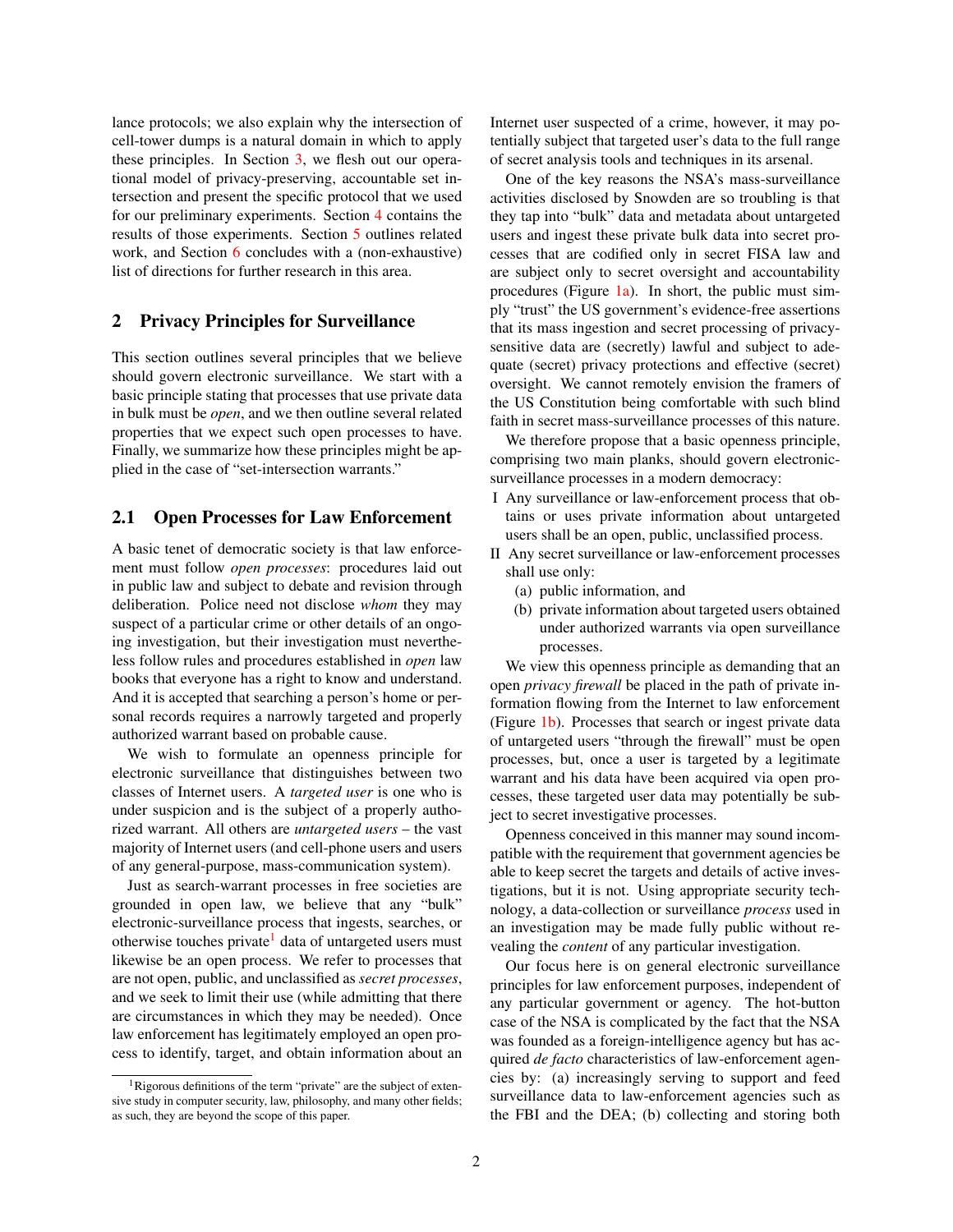<span id="page-2-0"></span>

(a) What we have: a cloud of secret mass surveillance processes electronic surveillance, creating a "privacy firewall."

Figure 1: Secret versus open electronic surveillance processes

US and non-US surveillance data alike, even if internal "searches" are allowed only on "non-US persons"; (c) being increasingly employed not just against wartime adversaries but against citizens of peaceful, allied, democratic states, who common sense dictates should have protection against "unreasonable search and seizure" regardless of the letter of US law  $[11]$ . To whatever extent the NSA or any government agency behaves like a domestic or international law-enforcement agency, we believe the above openness principle should apply.

#### 2.2 Mass Surveillance

How should this openness principle be applied to *masssurveillance* processes, *i.e.*, processes such as the cellphone records-collection program that have the potential to collect or use *all* data in a particular category about *all* users? (As currently implemented, the cell-phone records-collection program realizes this potential [\[6,](#page-7-8)[10\]](#page-7-9), but we do not think it should.) We refer to data sets collected and used in mass surveillance as *bulk data sets*.

We identify four particular "sub-principles" that we believe should apply to mass-surveillance processes:

Division of trust: No single agency or branch of government should have either the authority *or the technical means* to compromise the privacy of bulk data about untargeted users. Mass-surveillance processes must require the sign-off, oversight, and active participation of multiple independent authorities representing each branch of government.

Enforced scope limiting: Surveillance processes must incorporate scope-limiting mechanisms ensuring that no particular warranted-surveillance activity captures data from an overly broad group of users. For example, each warrant might have a specified limit on the number of users whose data may be touched by the warrant-authorized process.

Sealing time and notification: Surveillance processes that capture privacy-sensitive user data must impose a limit on the length of time that the users in question may be kept ignorant of the fact that their data were captured. After this time has expired, the process must ensure that the users are notified of the data access and given means to investigate the justification and/or obtain recompense for any unjust effects of the investigation. Higher levels of authority should be required to authorize longer sealing times. No level of authority should permit indefinite sealing times (even indirectly, on an "installment" basis).

Accountability: Surveillance processes must incorporate accounting mechanisms that enable all three branches of government, as well as civilian participants, to maintain and safely disclose relevant statistics on how frequently and extensively warranted-access mechanisms are used, *e.g.*, number of warrants per month of a given type, maximum number of individuals affected under any warrant, total number of individuals affected by all warrants in one month, or maximum secrecy period applied to any outstanding warrant in one month.

# 2.3 Case Study: Intersection Warrants Using Cell-Tower Dumps

Given a properly authorized warrant, we wish to enable law-enforcement agencies to target not just *known* users (those whose cell-phone numbers they already have and are covered by the warrant) but also *unknown* users (in our case, those whose cell-phone numbers they do not have but may be able to discover by *intersecting* several relevant cell-tower dumps). It may appear nonsensical to describe a user as both "unknown" and lawfully "targeted," but it is not. We may view such an *intersection warrant* as a type of "John Doe" warrant [\[3\]](#page-7-10): one in which the names or phone numbers of the person(s) of interest are unknown, but for which relevant times and locations are known, and for which there is sufficient evidence to convince a judge that there is probable cause to believe the given times and locations uniquely identify the unknown person(s) who committed a crime.

For example, the FBI caught the High Country Ban-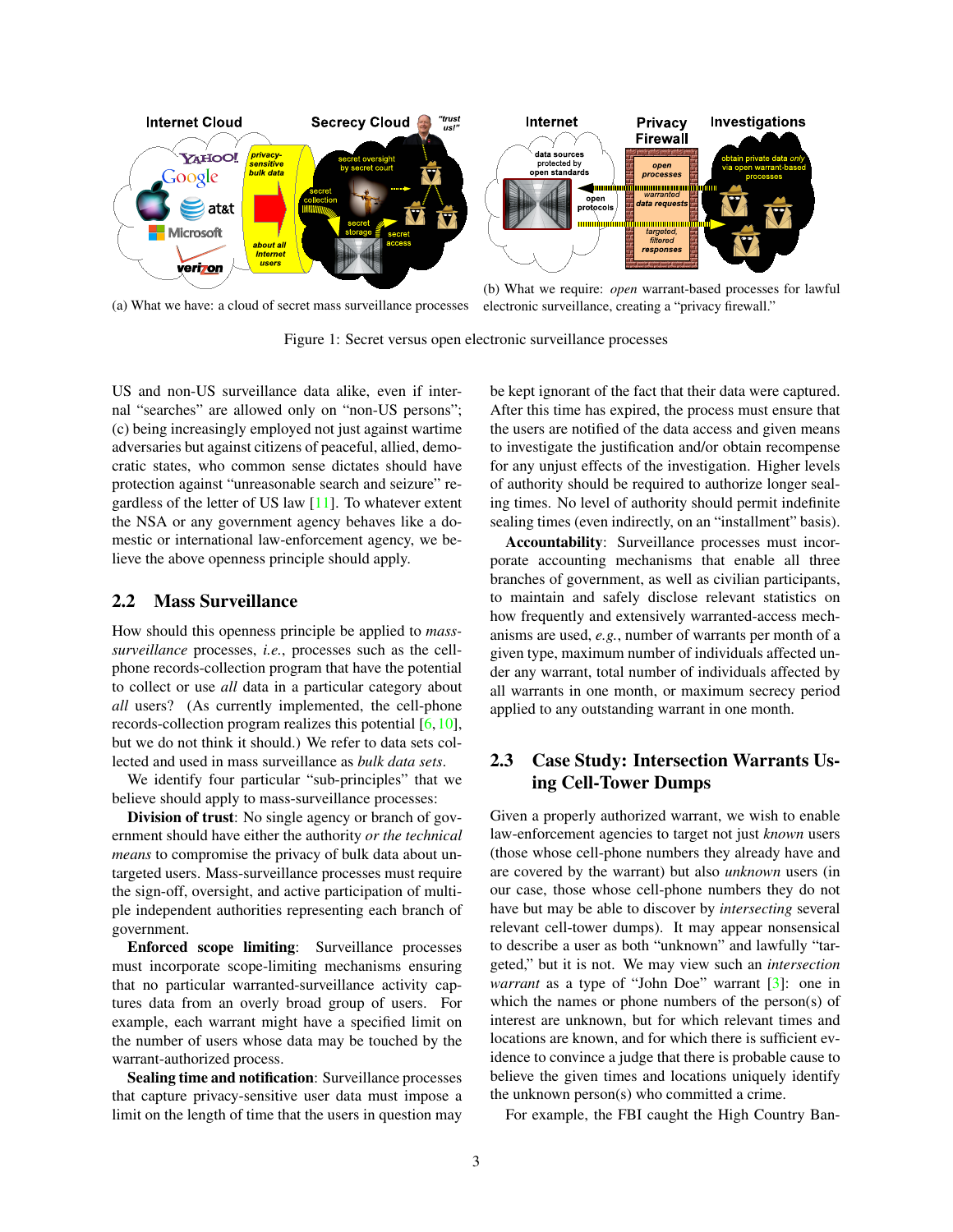dits [\[2\]](#page-7-2) by intersecting three cell-tower dumps, representing the sets of cell-phone numbers that had been used near three different bank-robbery sites at the times of the robberies. In total, these dumps contained 150,000 cell-phone numbers, but their intersection contained only one: that of a High Country Bandit. Similarly, the NSA's CO-TRAVELER program [\[17\]](#page-7-6) searches for unknown associates of known surveillance targets by first intersecting cell-tower dumps from times and locations at which a particular known target appeared and then interpreting the intersection as the set of cell-phone numbers of people who may be "traveling with" the known target.

In Sections [3](#page-3-0) and [4,](#page-5-0) we present and evaluate a protocol that computes the intersection of cell-tower dumps and obeys the principles articulated above. This is a natural test case for us for at least two reasons. First, intersections of cell-tower dumps have proven useful in catching criminals; this distinguishes them from many of the other surveillance activities featured in the Snowden revelations, the practical utility of which is at best unclear. Second, privacy-preserving set intersection is a well-studied, mature, and practical technology [\[9](#page-7-3)[,13](#page-7-4)[,18\]](#page-7-5).

Note that our protocol is not specific to cell-tower dumps and could also be used to query other "time-andplace" metadata collections in an open, lawful manner.

## <span id="page-3-0"></span>3 Lawful Intersection Attacks

This section first outlines the assumptions and principals involved in our lawful intersection-warrant protocol, then describes the operation of the protocol, and finally summarizes its key security properties.

#### <span id="page-3-2"></span>3.1 Principals

Our model for lawful intersection attack involves the following three types of principals. For simplicity, we assume here that these principals will participate in an intersection-attack mechanism in an honest-but-curious way. That is, they will not attempt to violate the rules of the mechanism, but they may use their own views of all data they see to acquire additional information.<sup>[2](#page-3-1)</sup>

Sources: entities that produce metadata records embodying information of the form, "user *X* was observed to be near location *Y* at time *Z*." The obvious examples are phone companies whose cell towers produce logs of the users who appeared in the vicinity of a given cell tower at a given time, but our model extends to other producers of metadata of this general form.

Repository: any entity tasked with storing metadata for surveillance or law-enforcement purposes. This may be the phone companies that produced the records (*i.e.*, the same as the metadata sources), a government agency, or some specialized independent agency. While "who stores the data" is an important question in general, it is orthogonal to our goals, and our model is agnostic with respect to its answer.

Agencies: a set of *multiple* independent but cooperating government agencies across whom our model divides surveillance authority. While our model is formally agnostic with respect to the number or specific natures of the authorities across whom trust is divided, we will use the US's 3-branch constitutional model as a concrete example, in which it might be appropriate to divide surveillance authority across three agencies:

- The Executive Agency represents the executive branch and is responsible for *requesting* surveillance warrants –  $e.g.,$  an agency like the NSA or FBI.
- The Judicial Agency represents the judicial branch and is responsible for *authorizing* requested warrants, after verifying independently that they are legally justified and suitably scoped.
- The Legislative Agency reports to the legislative branch and is responsible for ensuring that accurate and sufficiently detailed data are gathered and regularly reported to Congress on how and to what extent these surveillance capabilities are employed.

#### <span id="page-3-3"></span>3.2 Lawful Set-Intersection Protocol

The lawful set intersection protocol we present is similar in structure to the protocol of Vaidya and Clifton [\[18\]](#page-7-5).

Our protocol is built on two commutative encryption schemes: ElGamal and Pohlig-Hellman. A commutative encryption scheme has the property that a message encrypted sequentially under multiple encryption keys can be decrypted by applying the corresponding decryption keys *in any order*. The ElGamal and Pohlig-Hellman encryption schemes are not only commutative but mutually commutative - that is, a message encrypted under a combination of encryption keys from the two cryptosystems can still be decrypted by the corresponding decryption keys, again regardless of order.

We use the randomized, public-key ElGamal encryption scheme for long-term encryption of stored data. Each agency, or "participant," in the protocol needs an ElGamal key pair, the public key for which is known to the sources of private information. The Pohlig-Hellman encryption scheme is symmetric-key and deterministic, and the participants in the protocol use it to blind the data prior to intersection. Because Pohlig-Hellman is deterministic and commutative, there is a one-to-one correspondence between data items and their encryptions un-

<span id="page-3-1"></span><sup>2</sup> This assumption could be relaxed significantly by requiring all principals to produce zero-knowledge correctness proofs of their intermediate results, using standard and well-known techniques. We leave these details to future work, however, and we would still need to assume the correctness of the original inputs  $-e.g.,$  logged phone numbers.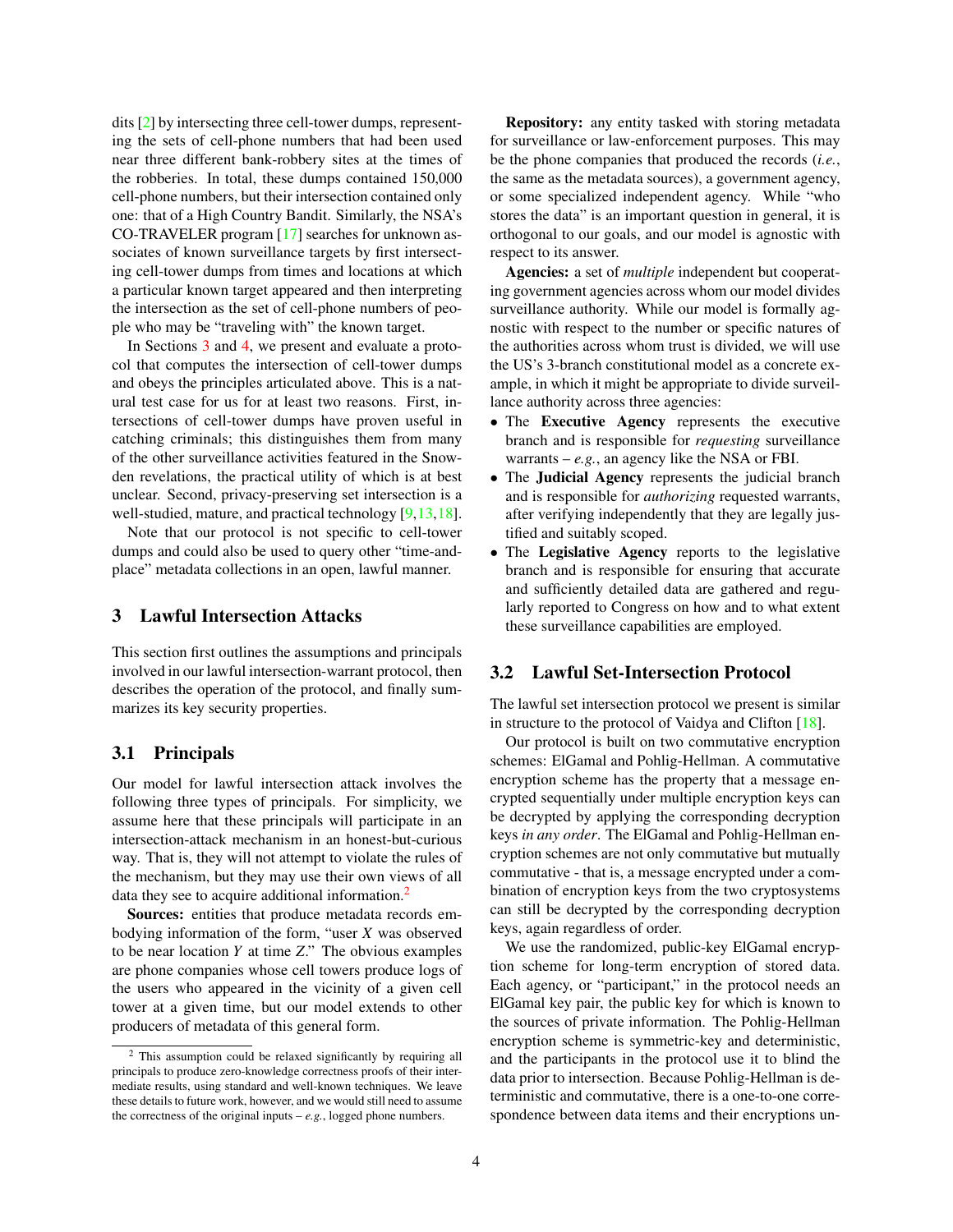der any fixed set of Pohlig-Hellman keys, regardless of the order in which those keys are applied. Short-term Pohlig-Hellman keys are generated by each participant during the protocol execution and discarded at the execution's end.

Each participant's input is its ElGamal private key and a set of data that has been encrypted under the ElGamal public keys of all agencies. The agencies do not generate these sets – rather, they are distributed to the agencies by the repositories. If there are *k* agencies, they are given numbers 1 through  $k$  so that, when the  $j<sup>th</sup>$  agency is done acting on a set of data, it can pass the set on to the  $(j +$ 1)<sup>st</sup>, and it can receive new sets from the  $(j-1)^{st}$ .

Assuming all agencies execute the protocol with honest-but-curious behavior, the protocol's output for each participant will be the intersection of all sets. Optionally, each agency may also supply a threshold limiting the size of the intersection it is willing to reveal. If the size of the intersection of all sets would be above any agency's threshold, no agency will learn anything except the cardinality of the intersection, which agency's threshold was violated, and some intermediate values discussed in Section [3.3.](#page-4-0) The protocol runs as follows:

Initialize. Each agency first generates a temporary Pohlig-Hellman key to be used only during this execution of the protocol and then discarded. The first agency then obtains the ElGamal-encrypted sets to be intersected from the Repository.

Phase 1. Each agency in turn uses its ElGamal private key to remove a layer of ElGamal encryption from each item in each set to be intersected; it then adds a layer of Pohlig-Hellman encryption to each item, using the temporary key it generated in the Initialize step. The agency then randomly shuffles each encrypted set independently, while keeping the sets separate, and forwards the sets to the next agency. The phase is complete when agency *k* decrypts the final layer of ElGamal encryption from all items in all sets, leaving all sets encrypted under every agency's Pohlig-Hellman keys only.

Phase 2. Agency *k* broadcasts the resulting Pohlig-Hellman-encrypted data sets to all other participants. Each participant then computes the desired intersection: *i.e.*, the encrypted elements that appear in all sets – or, more generally, the elements that appear in some threshold number of the sets as defined by the intersection warrant. Because Pohlig-Hellman is a commutative and deterministic encryption scheme, two identical data items will have identical encryptions at this stage, making computation of the intersection trivial despite the encryption.

**Phase 3.** If any agency sees that the number of distinct items (*e.g.*, phone numbers) appearing in the resulting set intersection is above a warrant-specified limit on the number of individuals the warrant is permitted to target, the agency deletes its Pohlig-Hellman key, sends a message to all other agencies, and refuses to continue with the protocol. (The agency requesting the warrant might then be required to produce a new, more narrowly targeted warrant and try again.)

Phase 4. If the intersection's cardinality meets the requirements of the warrant, then the agencies collectively decrypt the items in the intersection. As in Phase 1, each agency in turn uses its Pohlig-Hellman key to decrypt each element of the intersection set, shuffles the intersection set, then forwards it to the next agency. The phase completes when when agency *k* decrypts the last layer of Pohlig-Hellman encryption and forwards the plaintext result to the other agencies.

For simplicity, we describe Phases 1 and 4 above as strict "cascades," each agency processing the full data set before passing it to the next. A simple performance optimization our prototype implements is for different input sets to start at different agencies – i.e., to start and end at different "points" around a circle – thus spreading computational load and increasing parallelism. This is only one of many potential optimizations, however.

#### <span id="page-4-0"></span>3.3 Protocol Properties

We now analyze our cell-tower-dump intersection mechanism with respect to our openness principle for masssurveillance processes. We accomplish division of trust by having all data be encrypted in advance with the public keys of the agencies that request, authorize, or oversee the surveillance. Without participation of all of these agencies, the data cannot be decrypted – even if the Repository is compromised, for example – and no unauthorized surveillance can be performed unilaterally.

The protocol also provides the means to enforce a limited scope of investigation. The sizes of all sets and intersections are visible to all participants in Phase 3; so the warrant can specify a limit on the number of users whose data may be revealed. Any participant can stop the protocol, *before* any metadata records are revealed in cleartext, if the size of the intersection is above this limit.

If the protocol completes, it gives the same output to each participant. This makes it easy to notify users whose data were viewed after some sealing time and to maintain statistics for the purpose of accountability. These processes are beyond the scope of the intersection protocol, but one of the participants in the protocol can be responsible for maintaining them.

Finally, this process protects the privacy of untargeted users. The only information leaked apart from the output are the *sizes* of intersections of any two or more sets involved in the protocol. (This property is proven in [\[18\]](#page-7-5) for a protocol using the same structure as ours; the proof generalizes straightforwardly to our case.)

This small information leakage reveals how many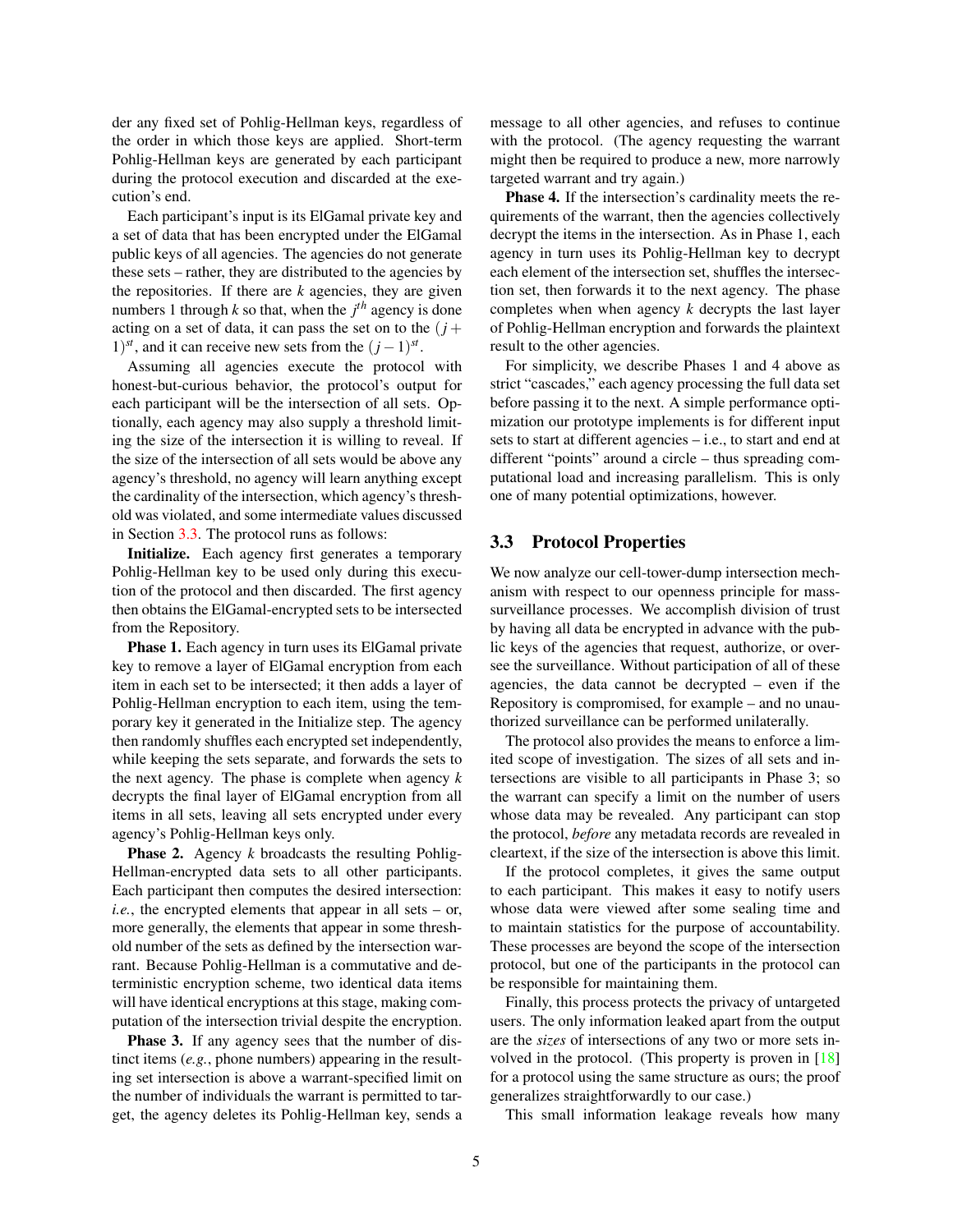users appear in multiple sets but does not reveal any specific user identities or metadata other than those in the requested intersection. Because only aggregate properties of the sets are leaked, we feel this leak should not represent a major privacy issue – and when a query fails because of an empty or too-large intersection, the leaked statistics may help the agency that requested the warrant formulate a revised request for a better scoped warrant.

#### <span id="page-5-0"></span>4 Implementation and Evaluation

This section presents the results of our preliminary experiments with the lawful set-intersection protocol of Section [3.](#page-3-0) Recall that each network node that participates in this protocol acts on behalf of an "agency," in the terminology of Section [3.1.](#page-3-2) It is this set of agencies across whom trust, *e.g.*, the power to authorize an intersection attack, is divided in our model. Because the public keys of *all* agencies are used to encrypt the data stored in the Repository, each agency effectively uses its private key to "authorize" the selection and decryption of results responsive to a particular intersection warrant.

#### 4.1 Prototype Implementation

Our implementation of the lawful set-intersection protocol is written in Java and available on  $G$ itHub.<sup>[3](#page-5-1)</sup> The prototype does not use any external libraries for cryptography beyond Java's standard BigInteger class.

The program is run on multiple servers. The servers connect to each other over TCP sockets, and, for simplicity, we use a directed cycle as the connection graph. Each server sends data only to the next server in the cycle and receives data only from the previous server in the cycle. Each participant takes one set of encrypted data and a 1024-bit ElGamal private key as input. The data must have been sequentially encrypted under all participants' public keys before it can be used in the protocol; because this encryption is done offline and in advance, the protocol itself does not require access to public keys.

To test the protocol, we ran it many times on data sets of various sizes. We used PlanetLab [\[5\]](#page-7-11) on a network of three computers located across the United States in order to take into account the potential effects of latency on end-to-end running time. The computers we used are located at Yale in Connecticut, University of Texas in Dallas, and University of California in Riverside.

The tests were all run using only these three nodes, each node with one data set. We expect the running time would increase considerably as a function of the number of participants, but three is a natural number of nodes

<span id="page-5-2"></span>

|              | Data sent     | <b>CPU</b> time | End-to-End  |
|--------------|---------------|-----------------|-------------|
| <b>Items</b> | per node (KB) | per node (s)    | runtime (s) |
| 10           | 21            | 0.6             | 4.1         |
| 25           | 46            | 1.3             | 6.0         |
| 50           | 86            | 2.6             | 9.6         |
| 75           | 127           | 3.8             | 12.6        |
| 100          | 167           | 5.0             | 15.5        |
| 250          | 410           | 12.4            | 38.2        |
| 500          | 815           | 24.7            | 69.1        |
| 750          | 1220          | 36.9            | 103.0       |
| 1000         | 1625          | 49.3            | 137.2       |
| 2500         | 4055          | 123.0           | 369.9       |
| 5000         | 8106          | 245.6           | 724.9       |
| 7500         | 12156         | 369.4           | 1034.9      |
| 10000        | 16206         | 493.8           | 1402.3      |
| 50000        | 81009         | 2560.5          | 6971.2      |

Table 1: Experimental Results

in this context, representing a distribution of authority across three branches of government (Section [3.1\)](#page-3-2).

#### 4.2 Query Efficiency

Prior to execution, we randomly generated data sets for each trial for each node. We ran the protocol 10 times each with different-sized data sets, ranging from 10 items per set to 50,000 items per set. We measured three variables: the bandwidth, or amount of data each node transmitted during the protocol; the CPU time each node used in performing calculations; and the total end-to-end time, from the start of the protocol's execution to the production of output. After running each test 10 times, we averaged the results; these averages are presented in Table [1.](#page-5-2)

In the High Country Bandits case, the FBI processed information from about 150,000 users total [\[2\]](#page-7-2). Our largest test, with 50,000 data items per set, tested our protocol's efficiency with an equally large amount of data. The average amount of time needed to run the protocol in this experiment was 6971.2 seconds, just under two hours. Considering the amount of time it would take a law-enforcement agency to set up its own set-intersection program, two hours seems quite reasonable. Further, because all the key computations in this protocol are "embarrassingly parallel," delay could probably be reduced by orders of magnitude with a moderate and readily feasible investment in processing power at each agency.

These tests were run with an intersection size of three. We also tested these benchmarks with an intersection size of 10 and found that the average times did not change by more than one second in any case and that the data sent per node always increased by 3 KB.

Our results indicate that the amount of data sent over the network, CPU time, and end-to-end time all increase linearly with the size of the data sets, which is what we

<span id="page-5-1"></span><sup>3</sup><https://github.com/DeDiS/Surveillance>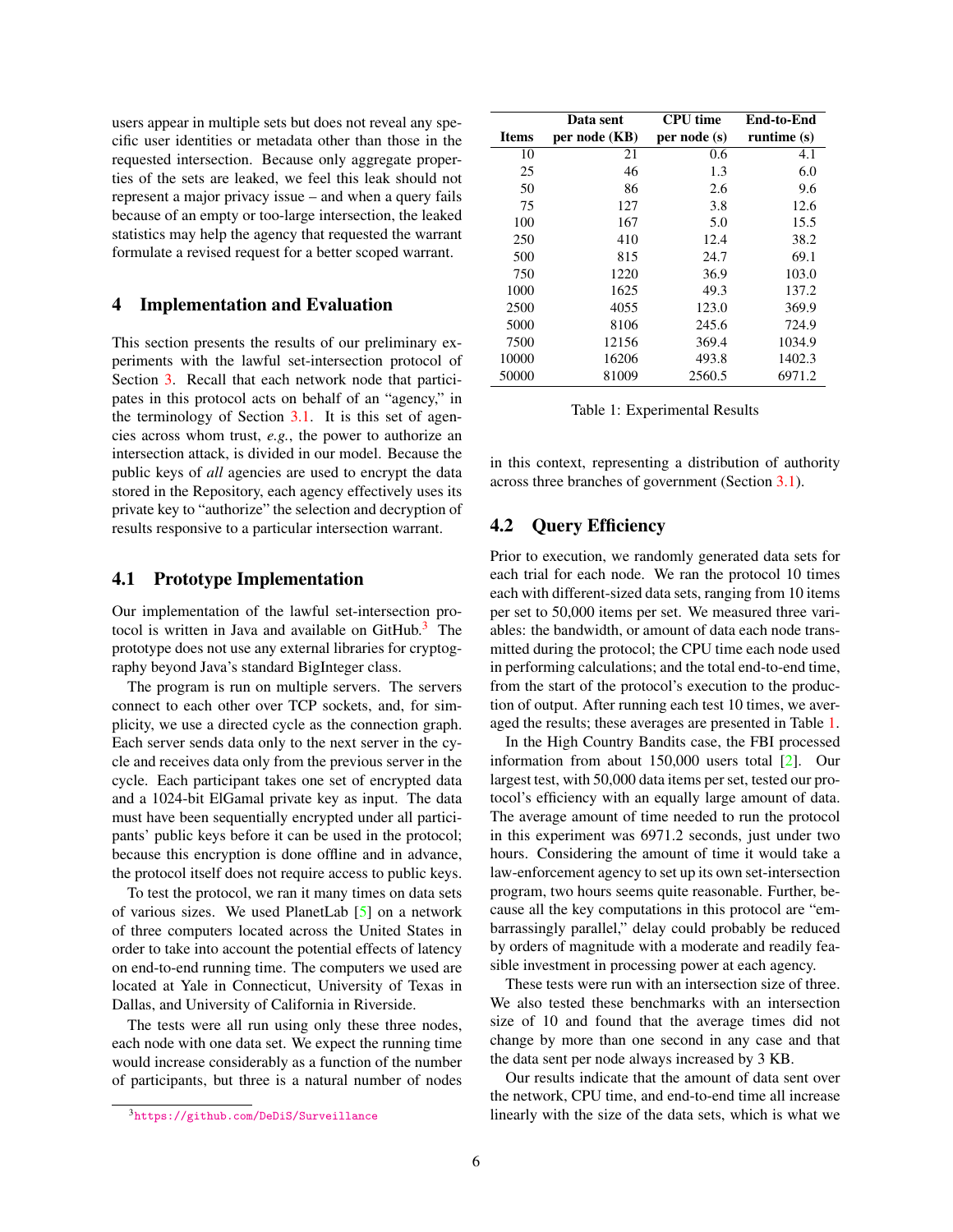would expect from this protocol.

Further tests showed that total data sent and total CPU usage across participants were not affected if the data were concentrated in one or two sets, as opposed to being spread equally over all three sets. However, we found that the end-to-end delay can increase by up to a factor of two if the data are spread out. This result is unsurprising, because unbalanced sets render less effective the optimization mentioned at the end of Section [3.2,](#page-3-3) wasting time while the small-set-input participants idle, waiting for data to be sent by large-set-input participants.

# <span id="page-6-0"></span>5 Related Work

Private set intersection  $[9,13,18]$  $[9,13,18]$  $[9,13,18]$  is but a sliver of a large body of work on privacy-preserving algorithms [\[1\]](#page-7-12). We are not the first to propose employing such algorithms for targeted lawful surveillance. Kamara recently explored the use of Private Information Retrieval (PIR) for metadata queries [\[12\]](#page-7-13). Kroll, Felten, and Boneh explore mechanisms to distribute trust and improve privacy and accountability in queries [\[14\]](#page-7-14). These methods focus on queries for *known* targets, whereas we wish to demonstrate that proper use of cryptography can support powerful privacy-preserving surveillance of *unknown* targets. Non-cryptographic techniques have also been explored to protect privacy in video surveillance [\[7\]](#page-7-15).

#### <span id="page-6-1"></span>6 Conclusions and Open Problems

From the experimental results in Section [4,](#page-5-0) we conclude that privacy-preserving, accountable set intersection may indeed be achievable at scale. This in turn leads us to be optimistic about the feasibility of the broader goal articulated in Section [1:](#page-0-0) maintaining constitutional rights in powerful, evolving, digital-communication systems while simultaneously equipping law-enforcement and intelligence agencies to use these systems to combat and prevent crime and terrorism. There is a great deal of further work to be done along these lines, and we briefly describe a portion of it here.

The principles given in Section [2](#page-1-0) are a first stab at an appropriate foundation for privacy-preserving, accountable surveillance. We hope that they will stimulate discussion and be refined and revised by the relevant research communities.

# 6.1 Enhancements and Generalizations

The protocol that we have implemented leaks the sizes of pairwise intersections (but not the contents of those intersections) in the case of three participants; more generally, it leaks the sizes of the *j*-wise intersections, where

 $1 < j < k$ , and k is the number of participants. As explained in Sections [3](#page-3-0) and [4,](#page-5-0) this is not a show stopper on privacy or efficiency grounds, but it leaves open the question of whether there is a similarly efficient protocol with the same accountability properties that reveals no information except the *k*-wise intersection.

In principle, one could achieve this ideal level of privacy by starting with a general secure, multiparty computation (SMPC) protocol and augmenting it with the appropriate accountability features. How well such an approach would scale is an open question.

Starting with the Fairplay platform for secure, twoparty computation  $[15]$ , there has been much work on general-purpose SMPC platforms. The goal of this research is to provide languages, compilers, run-time environments, and other platform elements that enable programmers who are not experts in cryptography or SMPC to write ordinary code and transform it into executable, multiparty protocols with the desired security properties. There are now many such platforms whose performance and usability are improving (see, *e.g.,* [\[19\]](#page-7-17)). One could, in principle, achieve the goals put forth in Section [3](#page-3-0) simply by writing a set-intersection program and using, say, Sharemind [\[4\]](#page-7-18) to translate it into a privacypreserving, distributed set-intersection protocol (rather than implementing privacy-preserving set intersection "from scratch" as in Section [4\)](#page-5-0). Open questions include whether the resulting protocol would be efficient enough to use at scale and how to make it accountable.

Of course, intersection of cell-tower dumps is but one of many computations that could be of use to lawenforcement and intelligence agencies. It would be interesting to identify other such computations and to apply to them the principles and computational approaches that we have explored in this paper.

#### 6.2 Openness in Lawful Surveillance

One remaining high-level issue is the tension between the openness principle proposed in Section  $2.1$  – requiring that processes handling "bulk" electronic surveillance data be open – and the traditional desire of intelligence agencies to protect "sources *and methods*," especially from the knowledge of criminals or terrorists being investigated. We emphasize that satisfying our openness principle by no means demands exposing *all* intelligence methods – only those few involved in implementing the "privacy firewall" in Figure [1b.](#page-2-0) All the details of any particular investigation – who is being investigated, when, the details of a particular warrant such as which metadata sets are to be intersected, how those sets were chosen, and how the decrypted results are processed *after* being lawfully queried through the "privacy firewall" – could still rely on closely guarded intelligence methods.